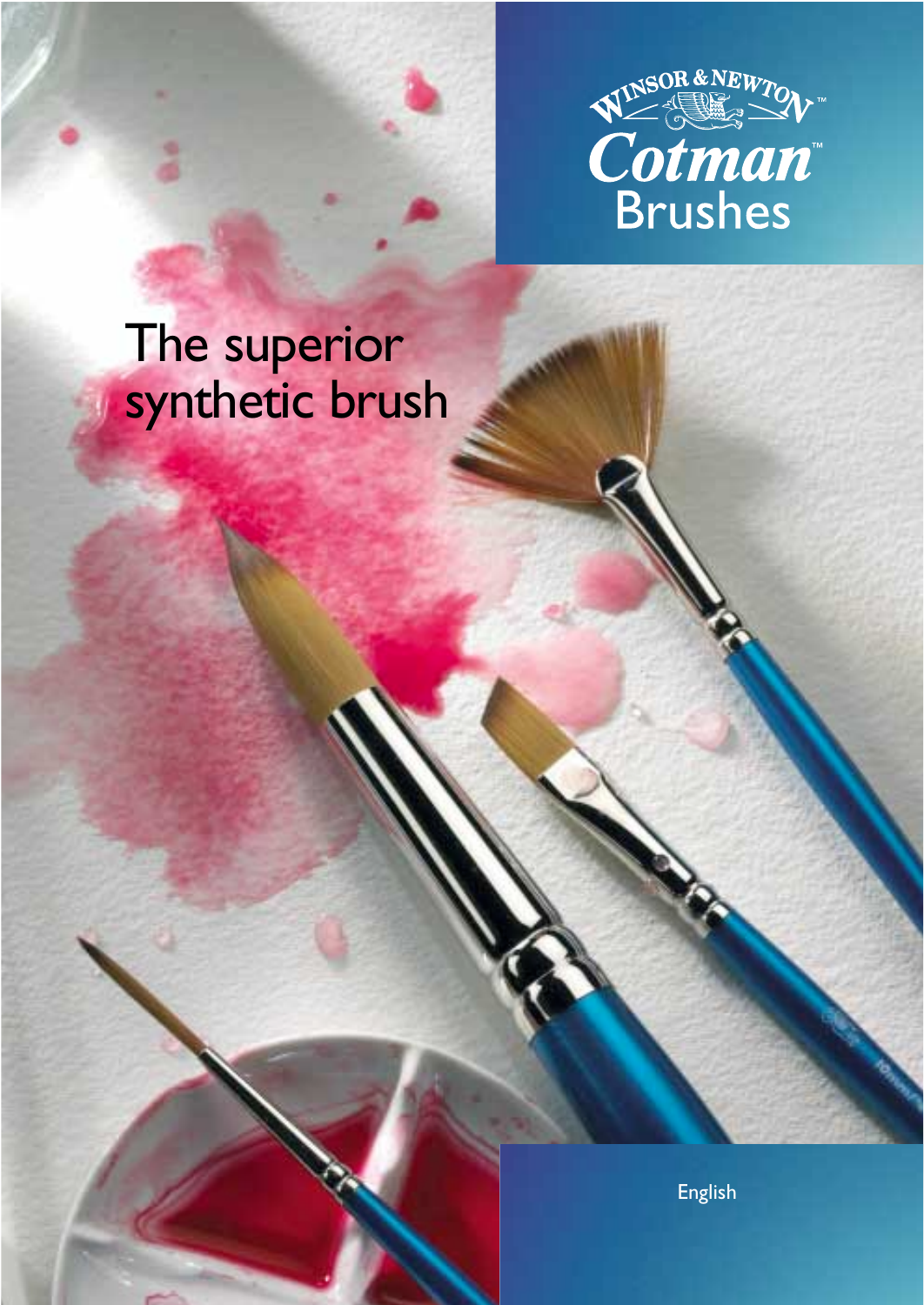

## Introduction

For over 100 years, our brush makers have applied their knowledge to produce brushes of the highest standard. As new materials have become available we have used our experience to produce new ranges of brushes, each with their own benefits. The **Cotman**<sup>™</sup> brush range was the first complete range of synthetic brushes to be developed by Winsor & Newton.

The secret of Cotman lies in the special blend of synthetic filaments of differing thickness. Recent improvements in this process have enabled us to improve on spring, colour carrying capacity and point.

## Benefits of the **Cotman** Brush Range

#### Colour carrying capacity

The re-developed blend of special synthetic fibres gives the brushes greater ability to make larger washes or longer lines, without the need to recharge the brush with colour. The colour carrying capacity of the brushes has been increased by up to 50%.

#### A wide variety of shapes

This popular range has been extended to include additional shapes for a variety of alternative applications.The latest shapes include synthetic mops for large washes, angled brushes for detail, filberts for softer edges, riggers for longer extended fine lines and short-handled fans for delicate blending.

The round brushes in Series 111 have been re-designed to provide a finer point for finer lines with greater control.

#### Spring

The thicker fibres contribute to the strength and spring of the brush, the fibres are soft enough to work with but have a good snap so they return back to their original shape with ease.

#### Ferrules

The ferrule (which holds the hair to the handle) is made from high quality nickel-plated brass, which helps to prevent corrosion, clogging of hair and enables easy cleaning.

#### Handle shape

The handles are specifically designed to provide balance and comfort when painting. Different handle lengths are available, typically shorthandles for water colour and long-handles for oil colour. See overleaf for further details.

#### Care and cleaning of brushes

To ensure the best performance and long lasting quality, follow these simple cleaning rules. At the end of each painting session wipe excess colour from the brush. Clean the brushes with appropriate solvent (water or turpentine) followed by plenty of warm water and soap. Continue until no further colour comes from the brush. Remove excess water from the brush head and shape. Dry the brush handle and stand in a pot with the head uppermost to dry.

#### Restoring 'hooked' synthetic brushes

Synthetic filaments if used on rough surfaces can eventually become bent and 'hook', preventing a perfect point from being maintained. Should this happen, the polyester can sometimes be straightened by holding the brush head for one to two minutes in water which has boiled and cooled slightly. Remove excess water, shape the brush in

Gum Arabic solution and leave to dry.Wash the brush before use.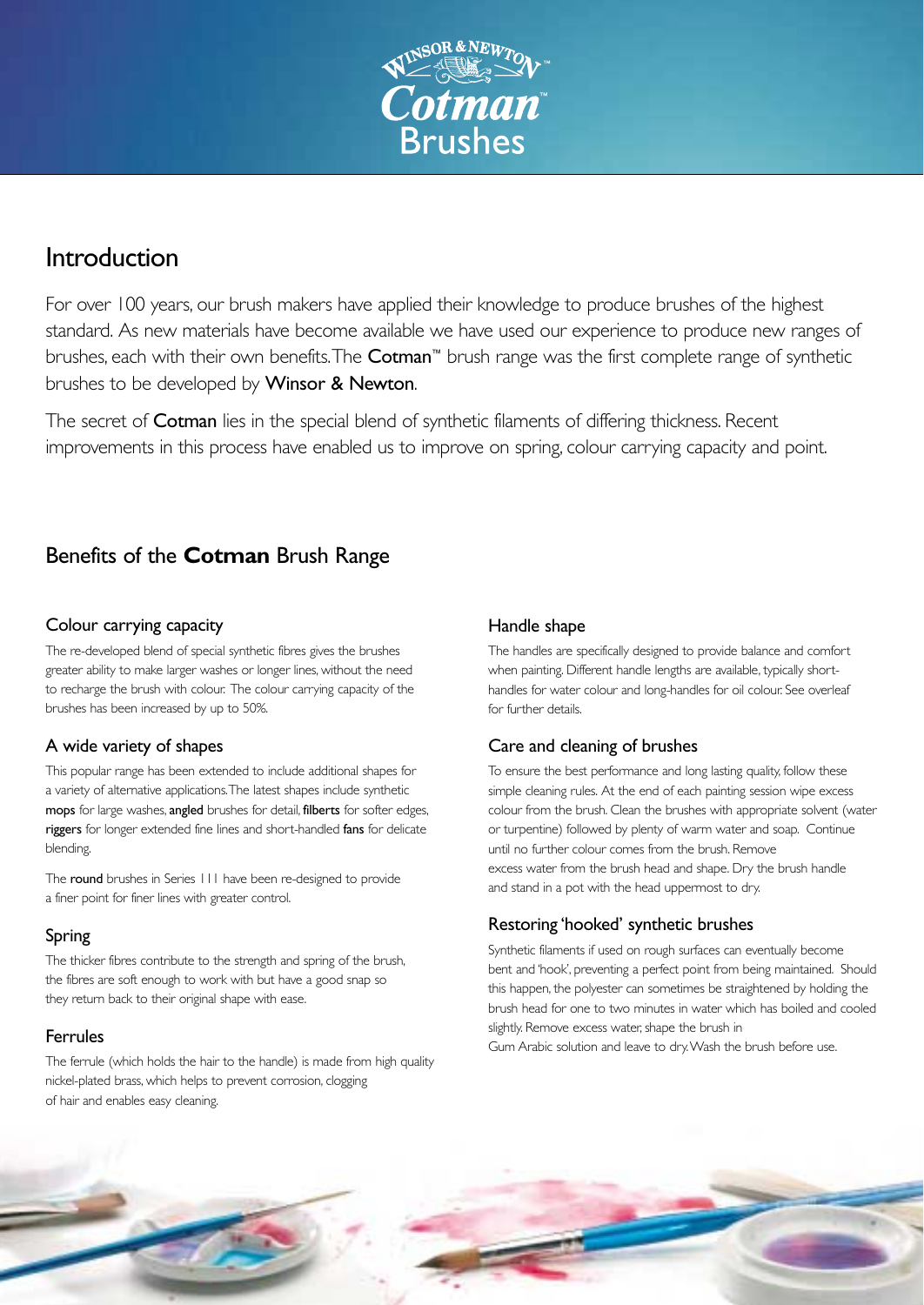



### **111 Round**

Sizes available: 0000 000 00 0 1 2 3 4 5 6 7 8 9 10 12 14 16 20 24 Description: A round bellied pointed water colour brush. Usage: The most popular round water colour brush. Excellent for washes as well as fine lines.

## **222 Designers'**

Sizes available:  $0 \mid 2 \mid 3 \mid 4 \mid 5 \mid 6$ Description: A long round designers' water colour brush. Usage:The longer 'length out' of hair suits the more linear style of painting for illustrators and designers.

## **333 Rigger**

Sizes available: 0 1 2 3 Description: The longest, thinnest water colour brush. Usage: Originally designed for painting the rigging on ships, these brushes are excellent for continuous fine lines in water colour e.g. tree branches and telephone wires.

## **666 One Stroke**

Sizes available: (in mm) 3 6 10 13 19 25 38

Description: A flat brush with a straight edge. Usage: Originally designed for sign writers to execute the mark in 'one stroke'. **A popular shape with many water colourists who use this brush for washes in** addition to rounds.Also makes a unique chisel edge flat mark, e.g. upright grasses.

## **667 Angle**

Sizes available: (in mm) 3 6 10 13 Description: A flat brush with an angled edge, equal in head length to Cotman One Strokes.

Usage: Ideal for painting rose petals, leaves or small corners, either with just the angled point or by drawing the brush across the surface for a curved or straight 'wedge'.

## **668 Filbert**

Sizes available: (in mm) 3 6 10 13 19 25 Description: A flat brush with an oval tip, equal in head length to Cotman One Strokes. Usage: Combines the control of a One Stroke brush with the softer edges of a round.

(Not available in the UK).

## **777 One Stroke / Wash – Clear handle**

Sizes available: (in mm) 13 19 25 Description: Similar to Series 666 with transparent handle and a bevelled end. Usage: Same usage as Series 666, the bevelled end can be used for burnishing, scraping or as a palette knife.

## **888 Short handled Fan**

Sizes available: 2 4 6 Description:Almost semi-circular fan with short handle. Usage: Fans are finishing brushes, popular in water colour for dry brush techniques like stippling and feathering grass or hair effects.

## **999 Mop**

Sizes available: (in mm) 16 19 Description: A domed wash brush. Usage: Popular for large expressive water colour washes, the synthetic blend gives excellent control.

## **Wash Brush**

Sizes available: (in mm) 25 50 Description: A large flat wash brush. Usage: For larger water colour washes where flat colour applications are preferred. Also suitable for varnishing.











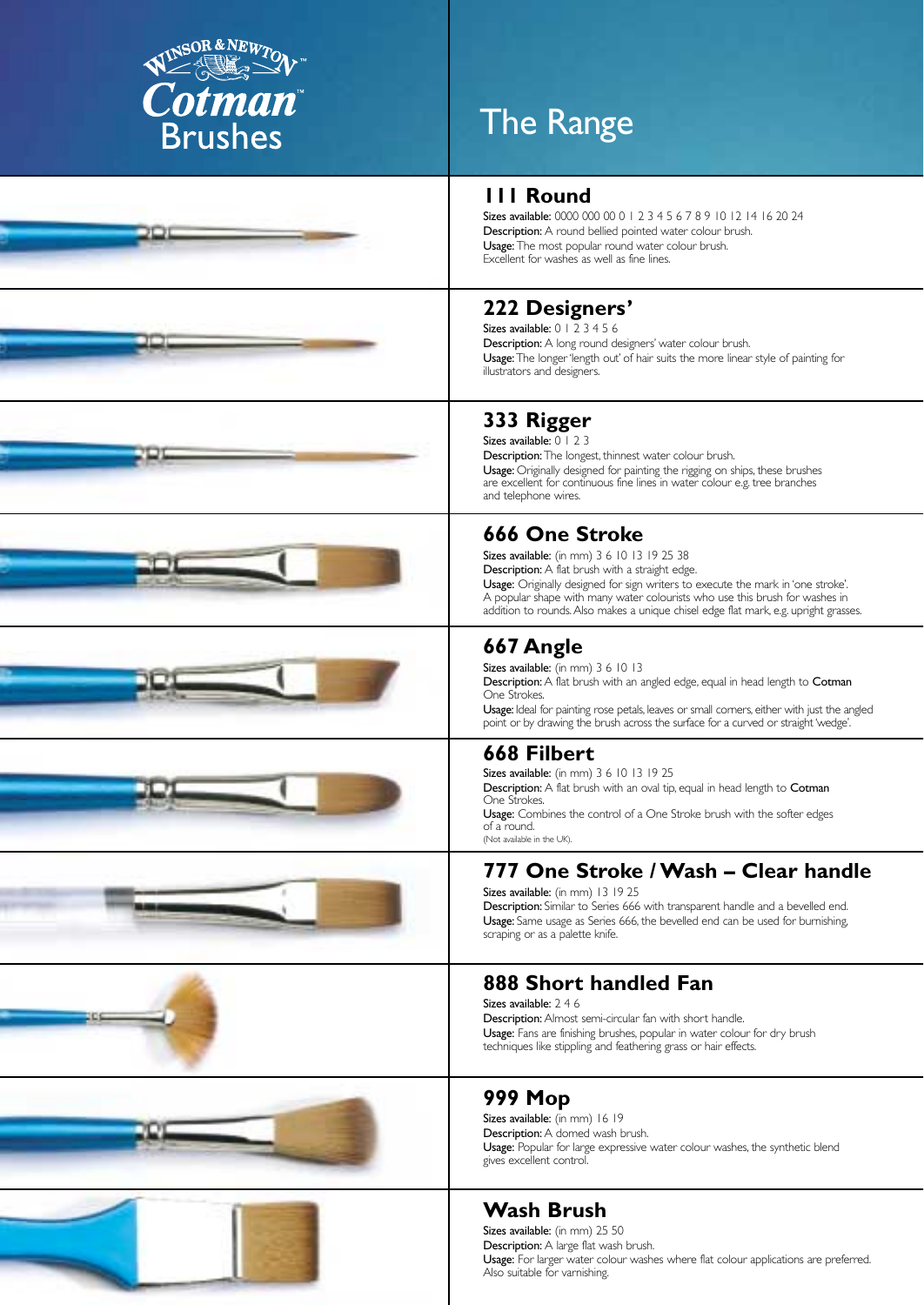

# The Range

## **444 Long handled Round**

Sizes available: 0 1 2 3 4 5 6 8 10 12 14 Description: A round headed oil or acrylic colour brush. Usage: Rounds are the oldest brush shape, used in oil colour for control and accuracy. Popular for glazing and thin application of colour.

## **555 Long handled Flat**

Sizes available: 0 1 2 3 4 5 6 8 10 12 14 16 18 Description: A flat oil or acrylic colour brush. Usage: This shape in sable was developed in the late 19th century for the Newlyn School of painters.The thin short head takes full advantage of the spring of soft hair. Ideal for delicate applications and square marks on canvas.

### **888 Long handled Fan**

Sizes available: 2 4 6 Description: Almost semi-circular fans for oil or acrylic colour. Usage: Fans are finishing brushes, popular for spreading glazes and blending on the canvas for skies and faces. Used also with drier colour for stippling and feathering grass or hair effects.

### **Retractable**

Sizes available: 00 3 5 Description: Round brushes in an innovative retractable handle. Usage: Popular rounds which are ideal for outdoor painting, as they are compact & lightweight. Excellent for fine lines. (Only available in the Field Brush Box – Product Code: 5390506).

## **Field Brush**

Sizes available: 10 Description: Short handled wash brush. Usage: Ideal for outdoor painting, as it is compact & lightweight. Excellent for washes. (Only available in the Field Brush Box – Product Code: 5390506).